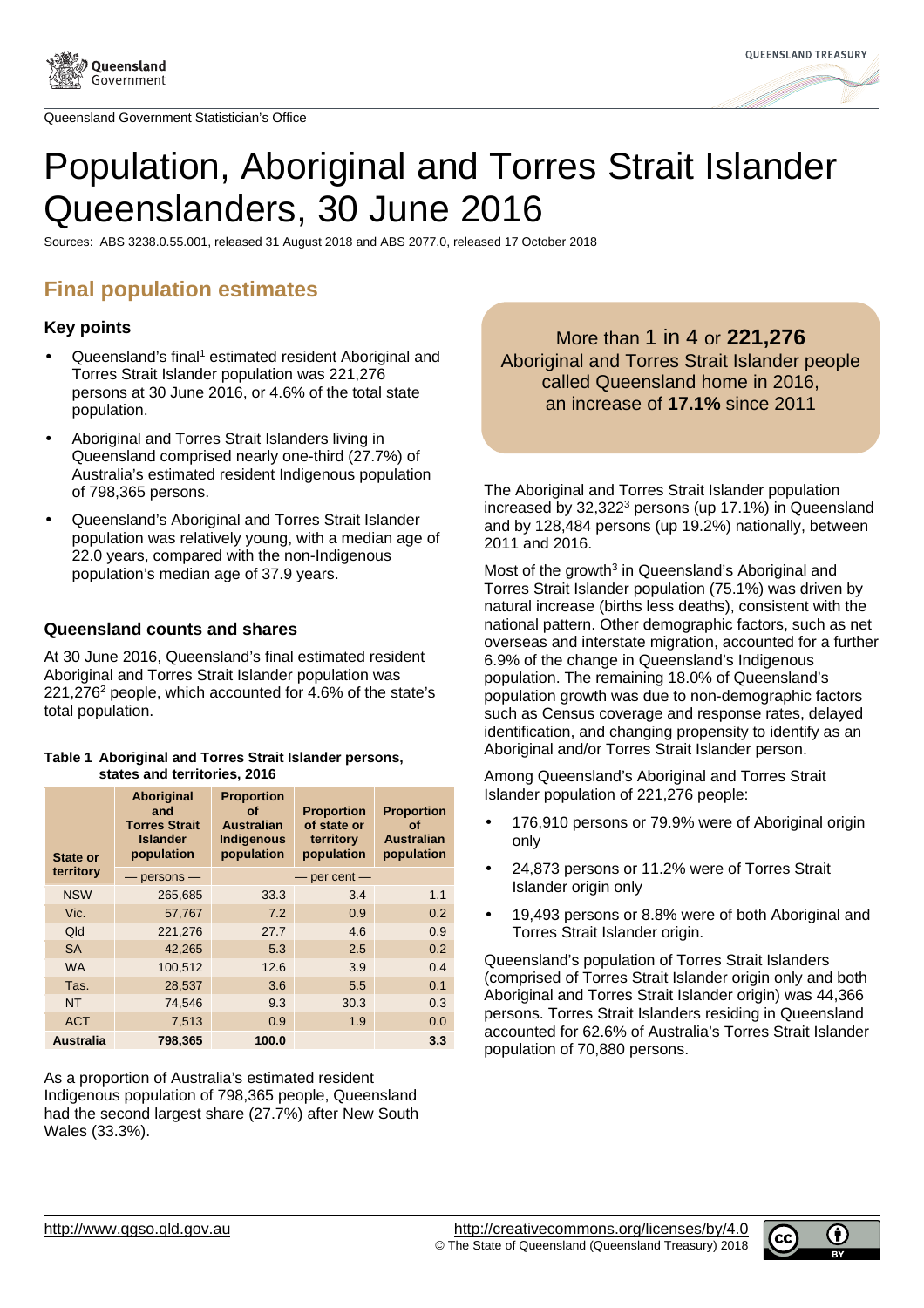

#### **Figure 1 Aboriginal and Torres Strait Islander population by state/territory, 2016**

# **Age structure**

Queensland's Aboriginal and Torres Strait Islander population had a younger age profile than the non-Indigenous population.

More than 1 in 3 (35.9%) Aboriginal and Torres Strait Islander persons were children aged less than 15 years, compared with 18.9% of the non-Indigenous population.

In contrast, only 4.0% of the Queensland Aboriginal and Torres Strait Islander population was aged 65 years and over, compared with 15.2% of the non-Indigenous population (Figure 2).

The median age of Aboriginal and Torres Strait Islander Queenslanders at 30 June 2016 was 22.0 years, compared with 37.9 years for the non-Indigenous population. The median age has risen slightly from 2011, when Queensland's Aboriginal and Torres Strait Islander population recorded a median age of 21 years, and the non-Indigenous population a median age of 37.2 years.

Among Aboriginal and Torres Strait Islander Queenslanders, females had a slightly higher median age (22.7 years) than males (21.4 years) (Figure 2). Similarly, non-Indigenous females were relatively older than non-Indigenous males, with median ages of 38.6 years and 37.1 years respectively.



**Figure 2 Age structure and median age, Queensland, 2016** 

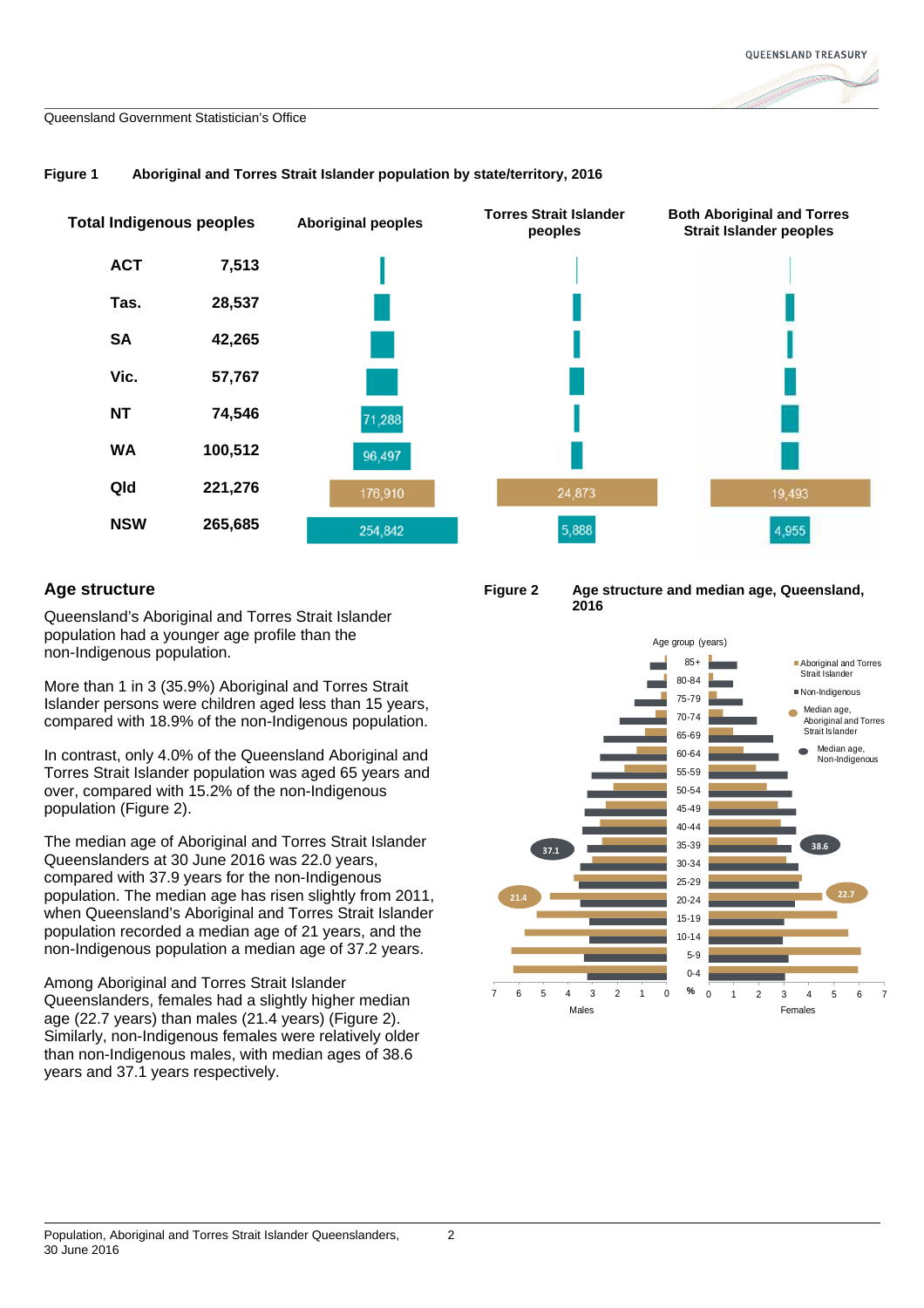## **Indigenous regions<sup>4</sup>**

Of Queensland's Aboriginal and Torres Strait Islander population of 221,276 persons, the majority (38% or 84,454 people) lived in the Brisbane Indigenous Region (IR) (Table 2).

Moreover, across the 37 IRs in Australia, the Brisbane IR had the second largest population of Aboriginal and Torres Strait Islanders after NSW Central and North Coast IR (85,169 people).

A further 40% of Aboriginal and Torres Strait Islander Queenslanders lived in the IRs of Townsville-Mackay (31,496 persons), Cairns-Atherton (30,050 persons) and Rockhampton (26,941 persons).

Of the eight IRs in Queensland, the Torres Strait IR was where Aboriginal and Torres Strait Islander peoples comprised the highest proportion of the total population, accounting for almost 9 in 10 (86.6%) persons (Table 2). While the Brisbane IR had the greatest number of Aboriginal and Torres Strait Islander Queenslanders, they only made up 2.5% of the region's total population.

#### **Table 2 Aboriginal and Torres Strait Islander persons, by Indigenous regions, 2016**

| Region                    | <b>Aboriginal</b><br>and<br><b>Torres</b><br><b>Strait</b><br><b>Islander</b><br>persons | <b>Proportion</b><br>of Qld<br><b>Indigenous</b><br>population | <b>Proportion</b><br>of total<br>population<br>in region |  |
|---------------------------|------------------------------------------------------------------------------------------|----------------------------------------------------------------|----------------------------------------------------------|--|
|                           | persons                                                                                  |                                                                | $-$ per cent $-$                                         |  |
| Queensland                | 221,276                                                                                  | 100.0                                                          | 4.6                                                      |  |
| <b>Indigenous regions</b> |                                                                                          |                                                                |                                                          |  |
| <b>Brisbane</b>           | 84,454                                                                                   | 38.2                                                           | 2.5                                                      |  |
| Cairns-Atherton           | 30.050                                                                                   | 13.6                                                           | 12.3                                                     |  |
| Cape York                 | 10,579                                                                                   | 4.8                                                            | 60.2                                                     |  |
| Mount Isa                 | 9,003                                                                                    | 4.1                                                            | 29.5                                                     |  |
| Rockhampton               | 26,941                                                                                   | 12.2                                                           | 5.8                                                      |  |
| Toowoomba-Roma            | 21,350                                                                                   | 9.6                                                            | 6.0                                                      |  |
| <b>Torres Strait</b>      | 7,403                                                                                    | 3.3                                                            | 86.6                                                     |  |
| <b>Townsville-Mackay</b>  | 31,496                                                                                   | 14.2                                                           | 7.9                                                      |  |

# **Remoteness<sup>5</sup>**

l

Looked at from a remoteness perspective, 34.0% of Aboriginal and Torres Strait Islander Queenslanders lived in major cities (75,148 persons) in 2016. A further 22.2% (49,149) lived in inner regional Queensland, while 27.3% (60,402) lived in outer regional Queensland.

The remainder lived in remote or very remote Queensland (6.0% or 13,281 persons and 10.5% or 23,296 persons respectively).

For the non-Indigenous population, the highest proportion also lived in major cities (64.3%), however, only 2.0% lived in remote and very remote areas (Figure 3).

**Figure 3 Population by remoteness area, Queensland, 2016** 



# **Local government areas**

While the distribution of Aboriginal and Torres Strait Islander peoples across the state's local government areas (LGAs) was variable, a high proportion of Aboriginal and Torres Strait Islander Queenslanders lived in coastal LGAs (Figure 4), including:

- Brisbane (C) (9.2% or 20,385 persons)
- Cairns (R) (8.0% or 17,750 persons)
- Townsville (C) (7.1% or 15,640 persons) (Table 3).

While LGAs in the more remote regions of the state contained fewer Aboriginal and Torres Strait Islander Queenslanders, those people accounted for notably higher proportions of the respective LGA populations (Figure 5). There were 15 LGAs where the Aboriginal and Torres Strait Islander population comprised more than 90% of the LGA's total population, with the highest proportion recorded in Cherbourg (99.0%).

Of the larger city LGAs<sup>1</sup> in Queensland, Cairns had the highest proportion of its total population that were of Aboriginal and/or Torres Strait Islander origin (11.0%), followed by Townsville (8.2%).

| Table 3 | Aboriginal and Torres Strait Islander persons<br>by LGA, 2016 |
|---------|---------------------------------------------------------------|
|         |                                                               |

| <b>Largest five</b><br><b>LGAs by</b><br><b>Indigenous</b><br>population | <b>Aboriginal</b><br>and Torres<br><b>Strait</b><br><b>Islander</b><br>persons | <b>Proportion</b><br>of Qld<br><b>Indigenous</b><br>population | <b>Proportion</b><br>of total LGA<br>population |
|--------------------------------------------------------------------------|--------------------------------------------------------------------------------|----------------------------------------------------------------|-------------------------------------------------|
|                                                                          | persons                                                                        | $-$ per cent $-$                                               |                                                 |
| Brisbane (C)                                                             | 20,385                                                                         | 9.2                                                            | 1.7                                             |
| Cairns (R)                                                               | 17,750                                                                         | 8.0                                                            | 11.0                                            |
| Townsville (C)                                                           | 15,641                                                                         | 7.1                                                            | 8.2                                             |
| Moreton Bay (R)                                                          | 14,996                                                                         | 6.8                                                            | 3.4                                             |
| Logan (C)                                                                | 11.794                                                                         | 5.3                                                            | 3.7                                             |

<sup>1</sup> Larger city LGAs are those with estimated resident populations greater than 100,000 persons.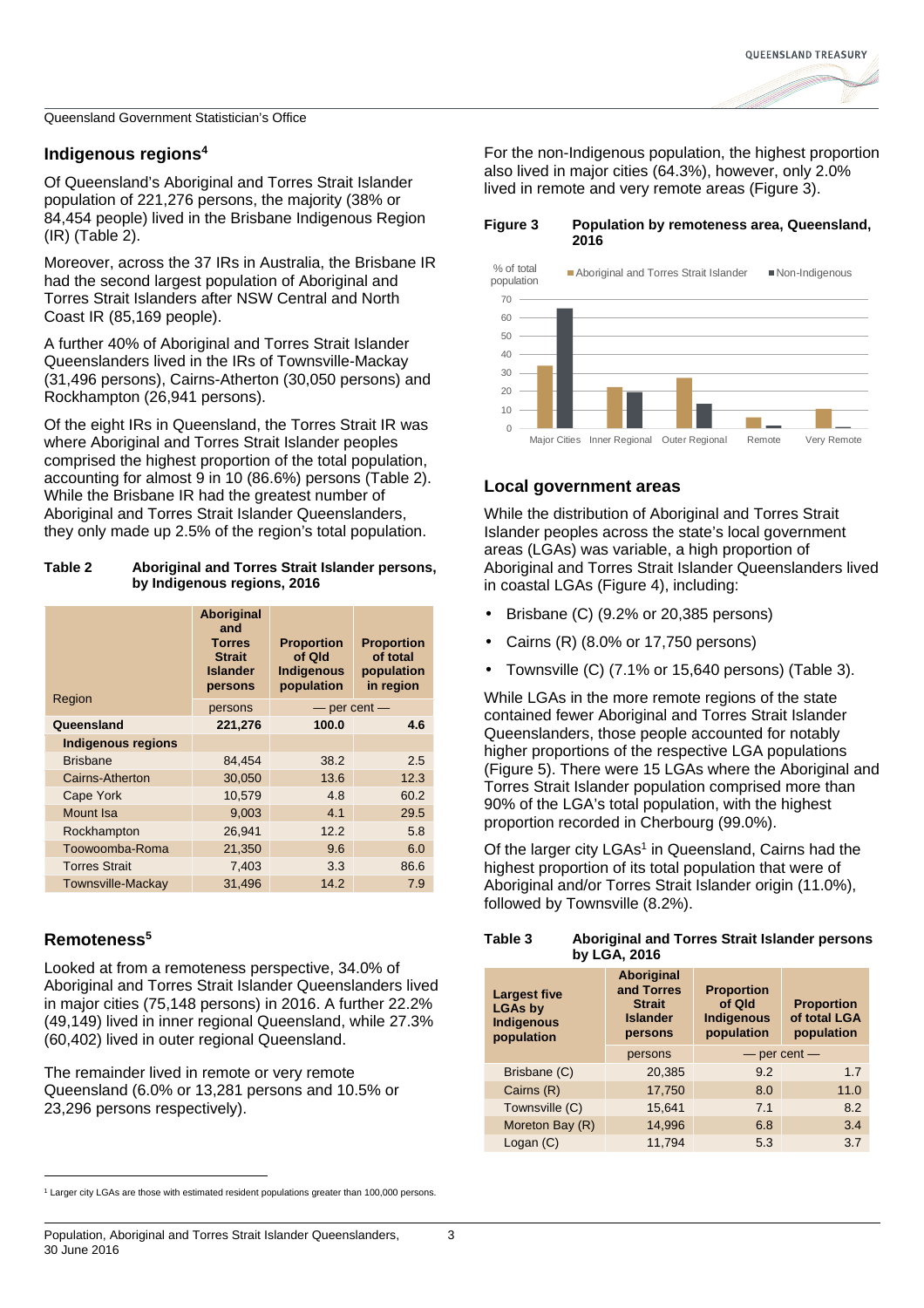

**Figure 4 Percentage of Queensland's Aboriginal and Torres Strait Islander**  Queensland Government Statistician's Office Queensland Government Statistician's Office



Population, Aboriginal and Torres Strait Islander Aboriginal Apollon, 2016 41 June 1916 41 June 2016 41 June 20 Population, Aboriginal and Torres Strait Islander Queenslanders, 30 June 2016

 $\overline{4}$